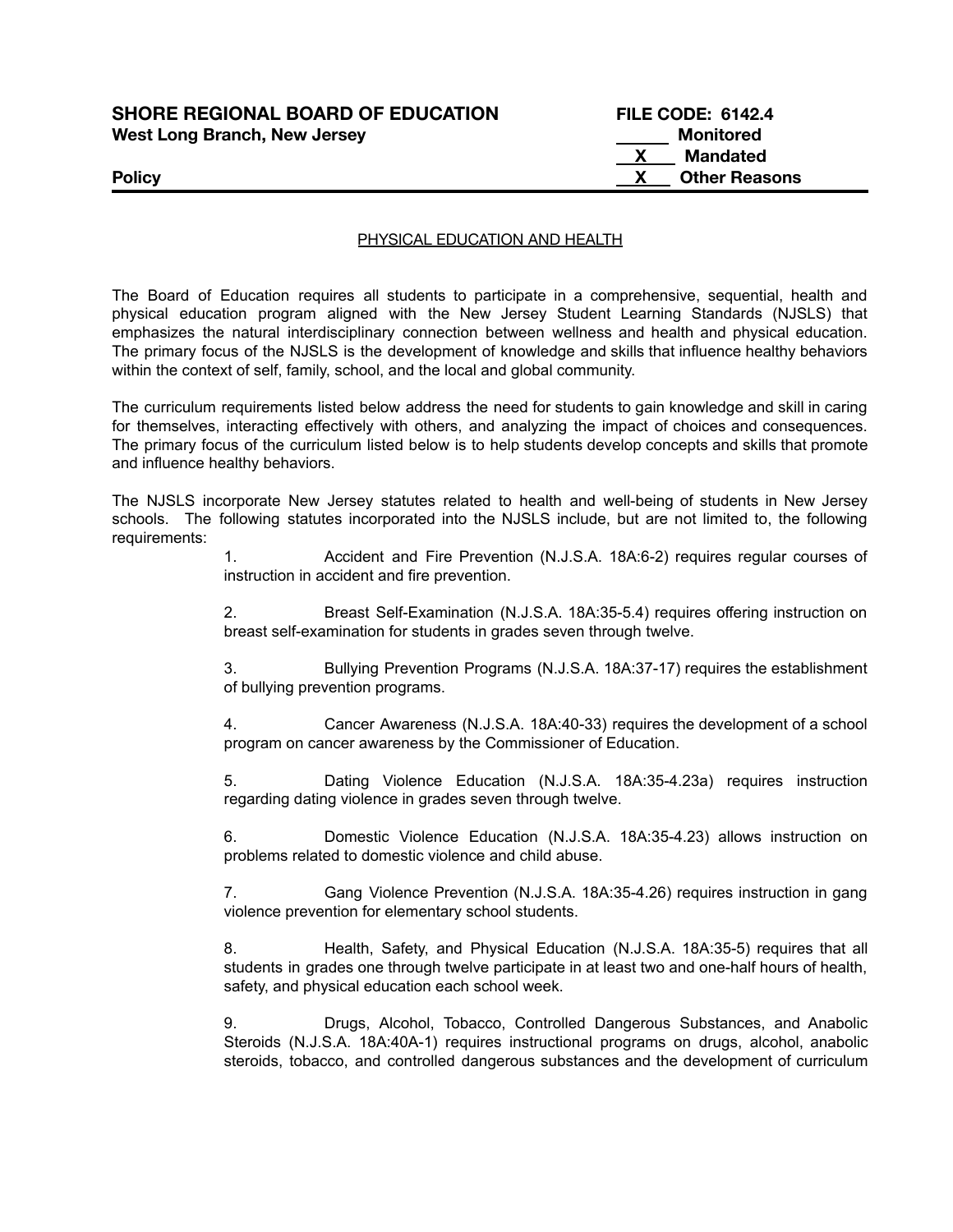guidelines for each grade Kindergarten through twelve.

10. Lyme Disease Prevention (N.J.S.A. 18A:35-5.1 through 5.3) requires the development of Lyme Disease curriculum guidelines and training to all teaching staff members who instruct students with Lyme Disease.

11. Organ Donation (N.J.S.A. 18A:7F-4.3) requires information relative to organ donation to be given to students in grades nine through twelve.

12. Sexual Assault Prevention (N.J.S.A. 18A:35-4.3) requires the development of a sexual assault prevention education program by the Commissioner of Education for utilization by school districts.

13. Stress Abstinence (N.J.S.A. 18A:35-4.19 through N.J.S.A. 18A:35-4.22), also known as the "AIDS Prevention Act of 1999," requires sex education programs to stress abstinence.

14. Suicide Prevention (N.J.S.A. 18A:6-111 through 113) requires instruction in suicide prevention in public schools.

15. Cardiopulmonary Resuscitation (CPR)/Automated External Defibrillator (AED) (N.J.S.A. 18A:35-4.28 and 18A:35-4.29) requires public high schools and charter schools to provide instruction in cardiopulmonary resuscitation and the use of an automated external defibrillator to each student prior to graduation.

16. Sexually Explicit Images through Electronic Means (N.J.S.A. 18A:35-4.32 and 4.33) requires instruction, once during middle school, on the social, emotional, and legal consequences of distributing and soliciting sexually explicit images through electronic means.

17. History of Disabled and LGBT Persons (N.J.S.A. 18A:35-4.35 and 4.36) requires instruction on the political, economic, and social contributions of persons with disabilities and lesbian, gay, bisexual, and transgender people for middle and high school students.

18. Financial Literacy (N.J.S.A. 18A:35-4.34) requires instruction with basic financial literacy necessary for sound financial decision-making in each of the grades six through eight.

19. Sexual Abuse and Assault Awareness and Prevention Education (N.J.S.A. 18A:35-4.5a) requires age-appropriate sexual abuse and assault awareness and prevention education in grades preschool through twelve.

20. Curriculum to Include Instruction on Diversity and Inclusion (N.J.S.A. 18A:35-4.36a) requires instruction on diversity and inclusion in an appropriate place in the curriculum for students in grades Kindergarten through twelve.

21. Incorporation of Age-Appropriate Instruction Relative to Consent for Physical Contact and Sexual Activity (N.J.S.A. 18A:35-4.38) requires age-appropriate instruction in grades six through twelve on the law and meaning of consent for physical contact and sexual activity.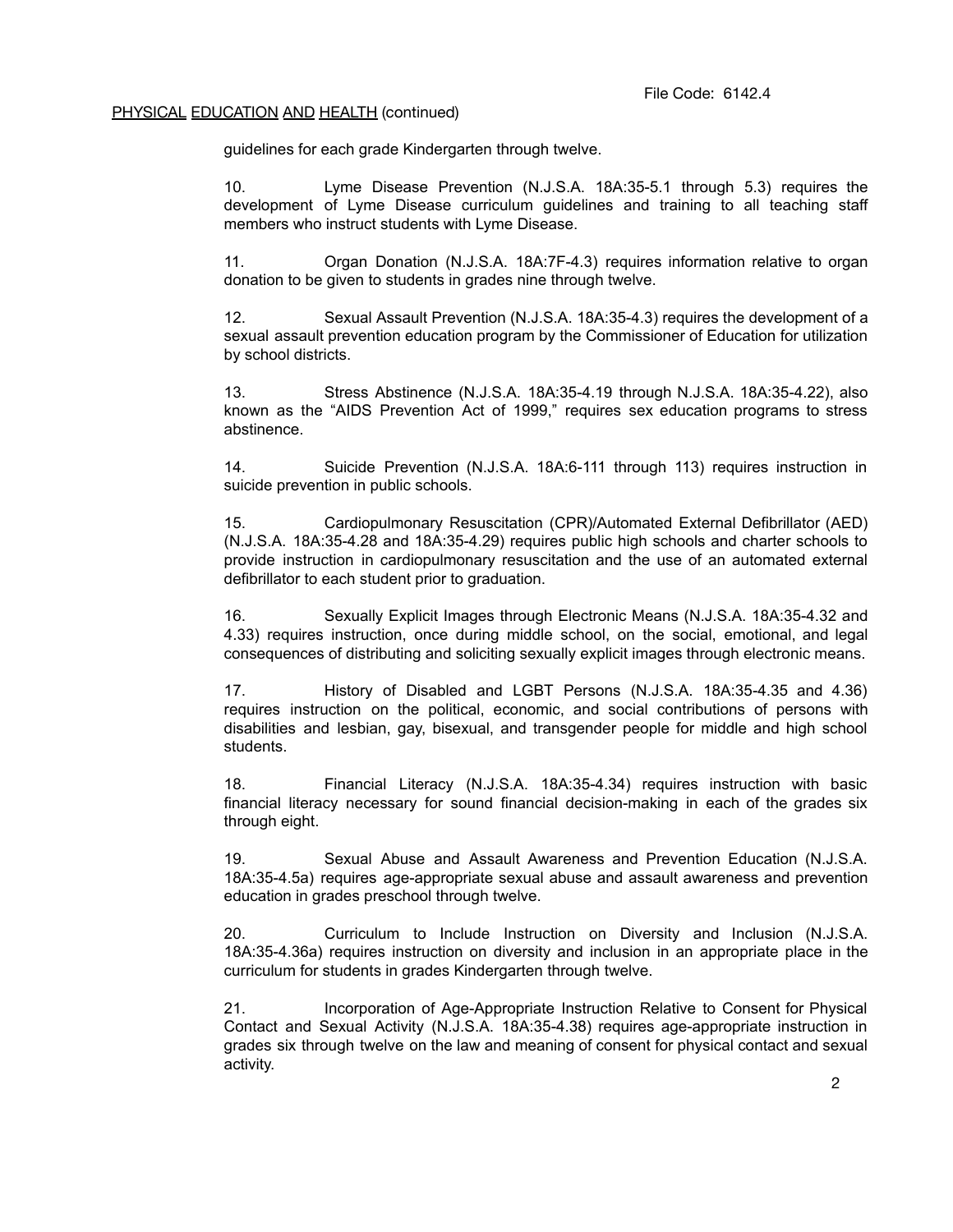22. Health Curriculum to Include Instruction on Mental Health (N.J.S.A. 18A:35-4.39) requires health education programs to include instruction on mental health and the relation of physical and mental health for students in grades Kindergarten through twelve.

23. Information About "New Jersey Safe Haven Infant Protection Act" Included in Public School Curriculum (N.J.S.A. 18A:35-4.40) information on the provisions of the "New Jersey Safe Haven Infant Protection Act" shall be included in the curriculum for public school students in grades nine through twelve.

24. Infusion of African American Accomplishments into School Curricula (N.J.S.A. 18A:35-4.43) requires in the curriculum for all elementary and secondary students instruction that infuses into all courses on the United States the centuries of accomplishments by African Americans in the building and development of America.

25. Other Statutory or Administrative Codes. The Board will incorporate into its health and physical education curriculum any other requirements of the NJSLS in Comprehensive Health and Physical Education.

In accordance with the provisions of N.J.S.A. 18A:35-4.7, any student whose parent presents to the Principal a signed statement that any part of the instruction in health, family life education, or sex education is in conflict with his/her conscience or sincerely held moral or religious beliefs shall be excused from that portion of the course where such instruction is being given and no penalties as to credit or graduation shall result.

The Board of Education must provide two and one-half hours of health, safety, and physical education courses in each school week, or proportionately less when holidays fall within the week. Recess period(s) shall not be used to meet the requirements of N.J.S.A. 18A:35-5, 7, and 8.

The board directs that the district's curricular and extracurricular programs of physical education and activities comply with the district's affirmative action resolution and equity plan for school and classroom practices as stipulated in policies 2224, 5145.4, 6121 and 6145 in this manual. The board shall ensure that the comprehensive health and physical education curriculum addresses all elements required by the New Jersey Student Learning Standards.

In general, physical education classes shall not be divided on the basis of sex. The quality and quantity of teachers, equipment and facilities shall be equivalent among the schools and comparable from level to level, taking into account the needs of the pupils.

Members of district interscholastic athletic teams may be excused from participation in the physical activities part of their physical education program without loss of graduation credit on the request of their coach on any day on which they are designated to participate in a regularly scheduled game. The chief school administrator shall approve procedures by which coaches will inform the physical education department, on the day in question, of the specific pupils to be excused. Such pupils shall be scheduled for a study hall period instead.

The board will consider on a case by case basis requests from pupils or their parents/guardians in the case of minors for permission to satisfy the physical education requirement through an alternative program of athletics or physical education activities that meets the requirements of law and is consistent with the district's physical education program goals and instructional objectives.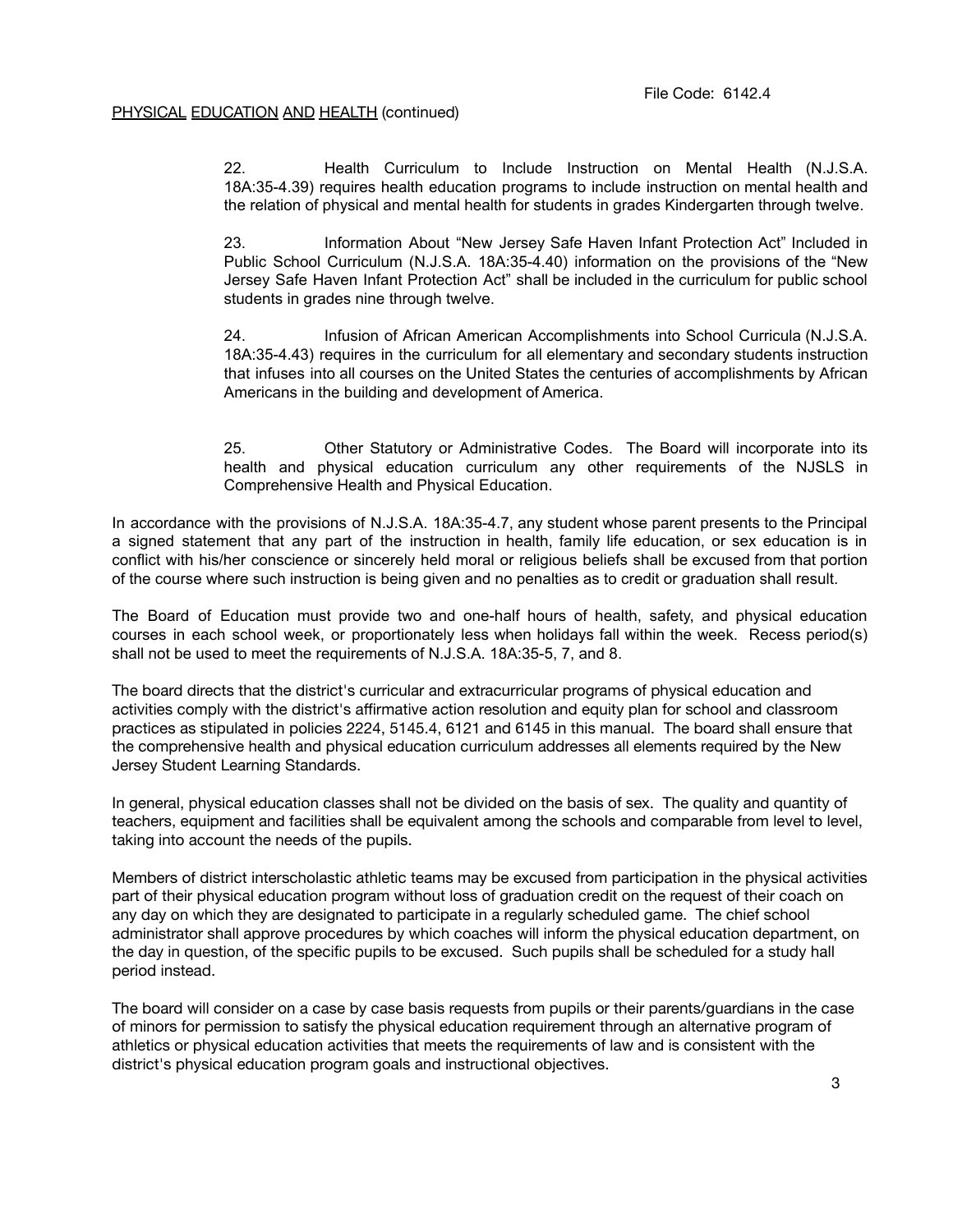The district physical education programs and instructional activities shall be equitable. All physical education programs shall be co-educational unless otherwise indicated by law. All high school offerings in physical education shall be examined for balance and equitable facilities and resources.

A copy of the NJSLS for Comprehensive Health and Physical Education and all related curriculum/course guides and instructional material shall be available for public inspection in each school.

| Adopted:             | July 26, 2012                                    |
|----------------------|--------------------------------------------------|
| NJSBA Review/Update: | September 22, 2014, February 2017, February 2022 |
| Readopted:           | November 20, 2014, June 15, 2017                 |

#### Key Words

Nondiscrimination, Physical Education, Health, Affirmative Action

| Legal References: N.J.S.A. 18A:6-111 et seq. | Instruction in Suicide Prevention                                 |
|----------------------------------------------|-------------------------------------------------------------------|
| See particularly:                            |                                                                   |
| N.J.S.A. 18A:6-113                           | Instruction in suicide prevention in public school                |
|                                              | curriculum                                                        |
| N.J.S.A. 18A:354.19                          | through -4.22 AIDS Prevention Act of 1999                         |
| N.J.S.A. 18A:35-4.23                         | Domestic violence, child abuse, instructions on those<br>problems |
| <u>N.J.S.A.</u> 18A:35-4.23a                 | Dating violence into health education curriculum                  |
| N.J.S.A 18A:35-4.28                          | Instruction in CPR and use of AED for certain students            |
| <u>N.J.S.A.</u> 18A:355                      | through 9 Maintenance of physical training courses;               |
|                                              | features                                                          |
| <u>N.J.S.A.</u> 18A:37-33                    |                                                                   |
| through -37                                  | Dating violence policy and education                              |
| <u>N.J.A.C.</u> 6A:7-1.7                     | Equality in school and classroom practices                        |
| <u>N.J.A.C.</u> 6A:83.1                      | Curriculum and instruction                                        |
| <u>N.J.A.C.</u> 6A:8-5.1                     | Graduation requirements                                           |
| N.J.A.C. 6A:9B-5.16                          | Athletics Personnel                                               |
| <u>N.J.A.C</u> . 6A:9B-10.3                  | Health and physical education                                     |
| <u>N.J.A.C.</u> 6A:16-2.1 <u>et sea.</u>     | <b>General Provisions for School Health Services</b>              |
| See particularly:                            |                                                                   |
| N.J.A.C. 6A:16-2.2                           |                                                                   |
| N.J.A.C. 6A:32-9.1                           | <b>Athletics Procedures</b>                                       |
|                                              |                                                                   |
|                                              |                                                                   |

20 U.S.C.A. 1681 et seq. - Title IX of the Education Amendments of 1972

The Comprehensive Equity Plan, New Jersey State Department of Education

| <b>Possible</b>                |         |                                      |
|--------------------------------|---------|--------------------------------------|
| <b>Cross References: *2224</b> |         | Nondiscrimination/affirmative action |
|                                | *5145.4 | Equal educational opportunity        |